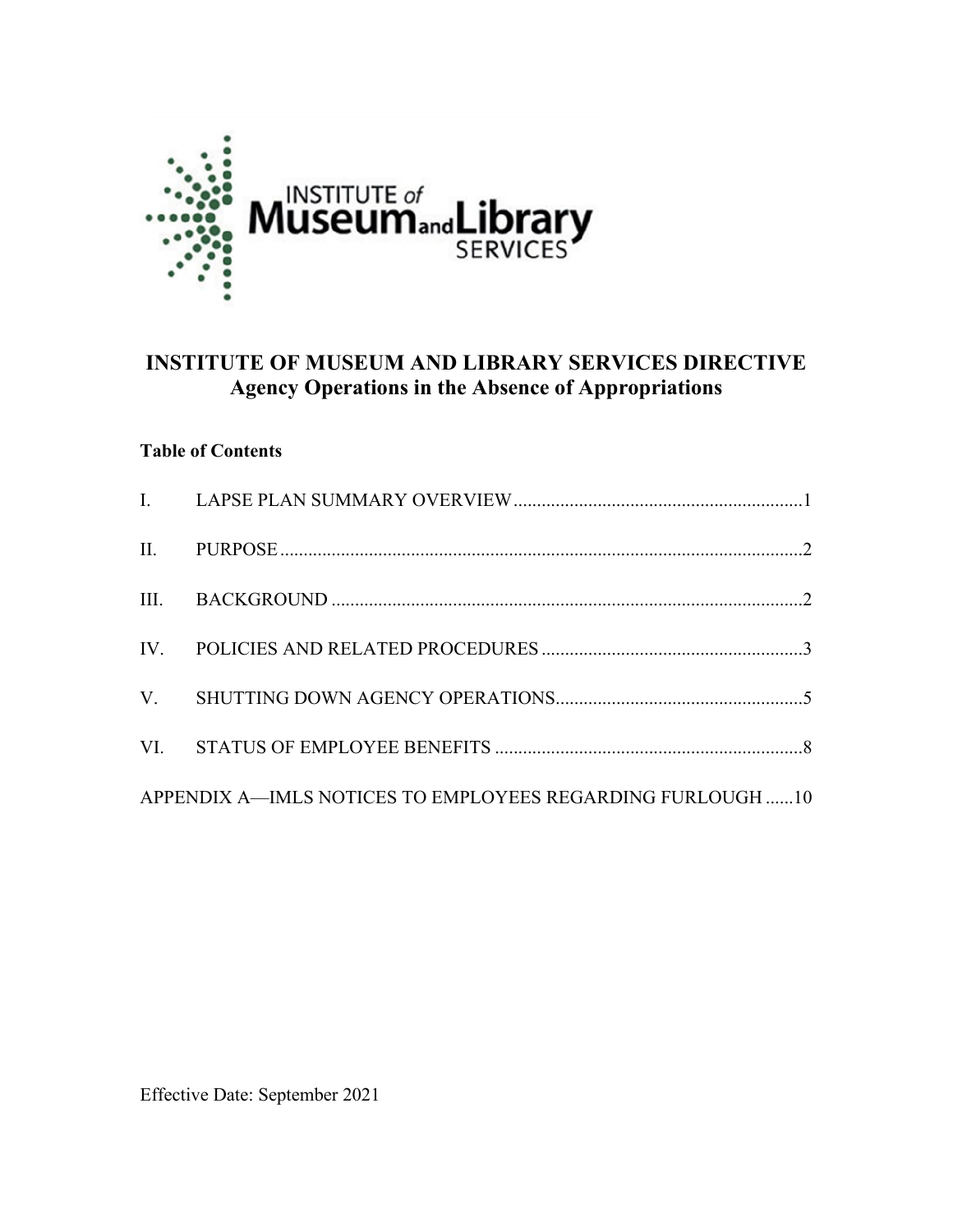## <span id="page-1-0"></span>**I. Lapse Plan Summary Overview**

| <b>Lapse Plan Summary Overview</b>                                                             |              |  |  |  |
|------------------------------------------------------------------------------------------------|--------------|--|--|--|
| Estimated time (to nearest half day) required to complete shutdown activities:                 | $.5 \; days$ |  |  |  |
| Total number of agency employees expected to be on board before implementation<br>of the plan: | 66 of 71     |  |  |  |
| Total number of employees to be retained under the plan for each of the following categories:  |              |  |  |  |
| Compensation is financed by a resource other than annual appropriations:                       |              |  |  |  |
| Necessary to perform activities expressly authorized by law:                                   | O            |  |  |  |
| Necessary to perform activities necessarily implied by law:                                    | N            |  |  |  |
| Necessary to the discharge of the President's constitutional duties and powers:                | $\theta$     |  |  |  |
| Necessary to protect life and property:                                                        | 5            |  |  |  |

#### **Brief summary of significant agency activities that will continue during a lapse:**

-The IMLS website, www.imls.gov, will continue to function, support will be limited to technical problems.

-Should a funding hiatus extend beyond a week, an excepted IMLS employee may process payments from previously obligated awards that support formula funding to State Library Administrative Agency on a limited and case-by-case basis.

-Panel meetings previously scheduled for the first day of the hiatus may be held as scheduled, at the discretion of the respective Deputy Director or equivalent. Any staff members who are required to work in support of such panel meetings will be granted "excepted" status for that day.

- Field reviewer services for which a contract was in place prior to the day before the shutdown may continue.

**Brief summary of significant agency activities that will cease during a lapse:**

-Grant Awards – During a funding hiatus, IMLS will not accept any applications for funding and not process requests for payment for its discretionary grant programs.

-Cooperative Agreements – IMLS will inform cooperators of the hiatus and instructing them whether to continue or cease activities consistent with the terms of each agreement and the applicable law.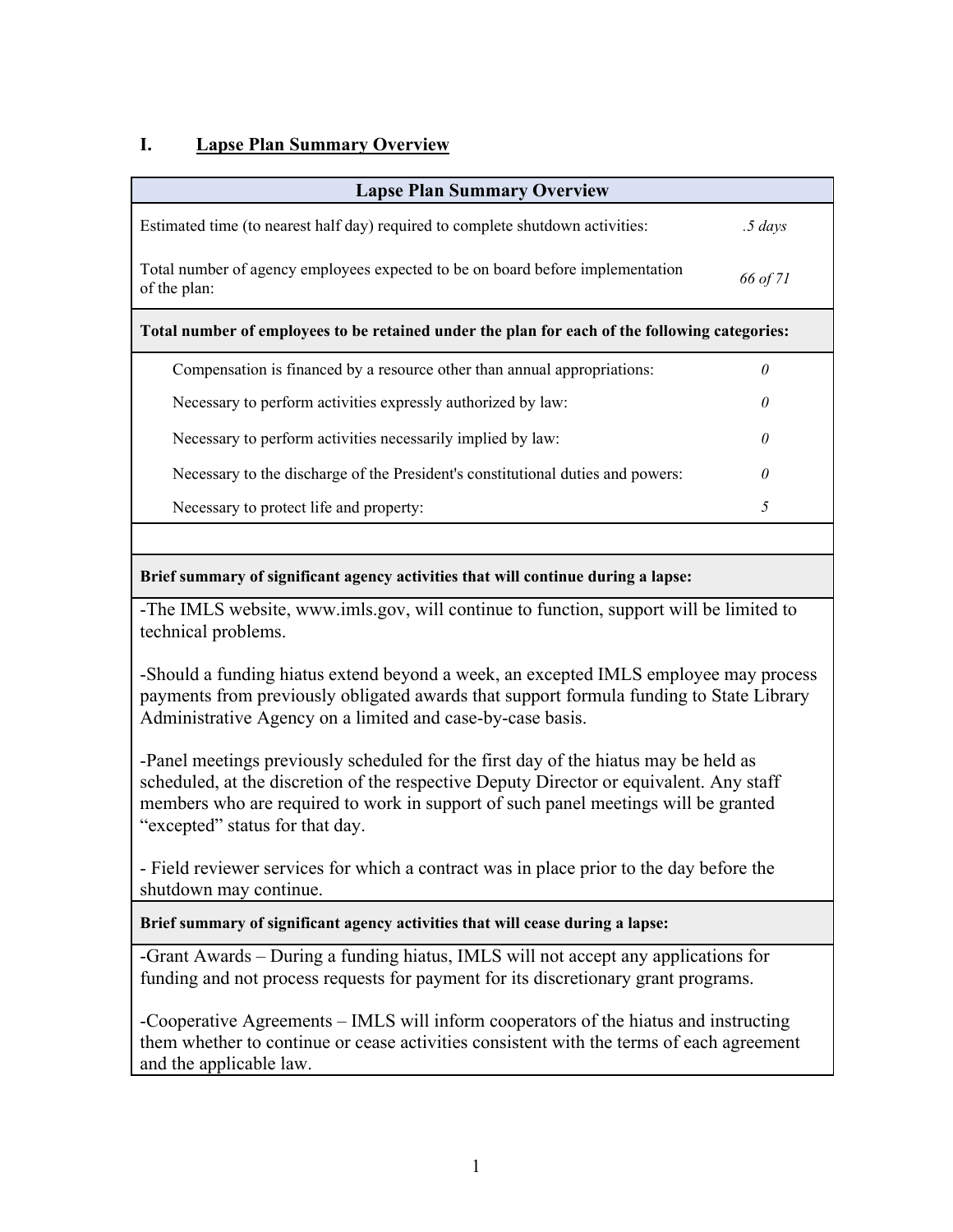### <span id="page-2-0"></span>**II. PURPOSE**

This Directive sets out the steps that the Institute of Museum and Library Services (IMLS or Institute) will take to ensure an orderly shutdown of agency operations in the event of a funding hiatus caused by the absence of appropriations.

### <span id="page-2-1"></span>**III. BACKGROUND**

Federal law provides that in the absence of appropriations:

Federal officers may not incur any obligations that cannot lawfully be funded from prior appropriations unless such obligations are otherwise authorized by law.

Federal officers may incur obligations as necessary for orderly termination of an Agency's functions, but funds may not be disbursed.<sup>[1](#page-2-2)</sup>

Pursuant to Office of Management and Budget (OMB) Circular No. A-11 (2016), each agency must develop and maintain plans for an orderly shutdown in the event of the absence of appropriations. Within the guidance of the law and Circular A-11, the head of an agency must determine which activities are essential to operate the agency during an appropriations hiatus. While the agency head has some discretion in making these determinations, all actions must contribute to an orderly shutdown of the agency and give primary consideration to protecting life and safeguarding Government property and records. During an absence of appropriations, agency heads must limit obligations to those needed to maintain the minimum level of essential activities necessary to protect life and property.

Supporting policy statements and legal opinions must be submitted to OMB if the agency head estimates that more than one-half day would be needed to complete a shutdown or that the number of employees to be retained to protect life and property would exceed five percent of the number of employees on-board at the beginning of a hiatus less those exempt.

The agency must take necessary personnel actions to release employees in accordance with applicable law. This includes preparing employee notices of furlough and processing personnel and pay records in connection with shutdown furlough actions.

This plan is implemented and terminated upon notification from OMB.

<span id="page-2-2"></span><sup>&</sup>lt;sup>1</sup> The Attorney General issued two opinions in the early 1980s that the language and legislative history of the Anti-deficiency Act unambiguously prohibit agency officials from incurring obligations in the absence of appropriations ("Applicability of the Anti-deficiency Act Upon a Lapse in an Agency's Appropriations" (1980) and "Authority for the Continuance of Government Functions During a Temporary Lapse in Appropriations" (1981)). The Office of Legal Counsel of the Department of Justice issued an opinion dated August 16, 1995, that reaffirms and updates the 1981 opinion.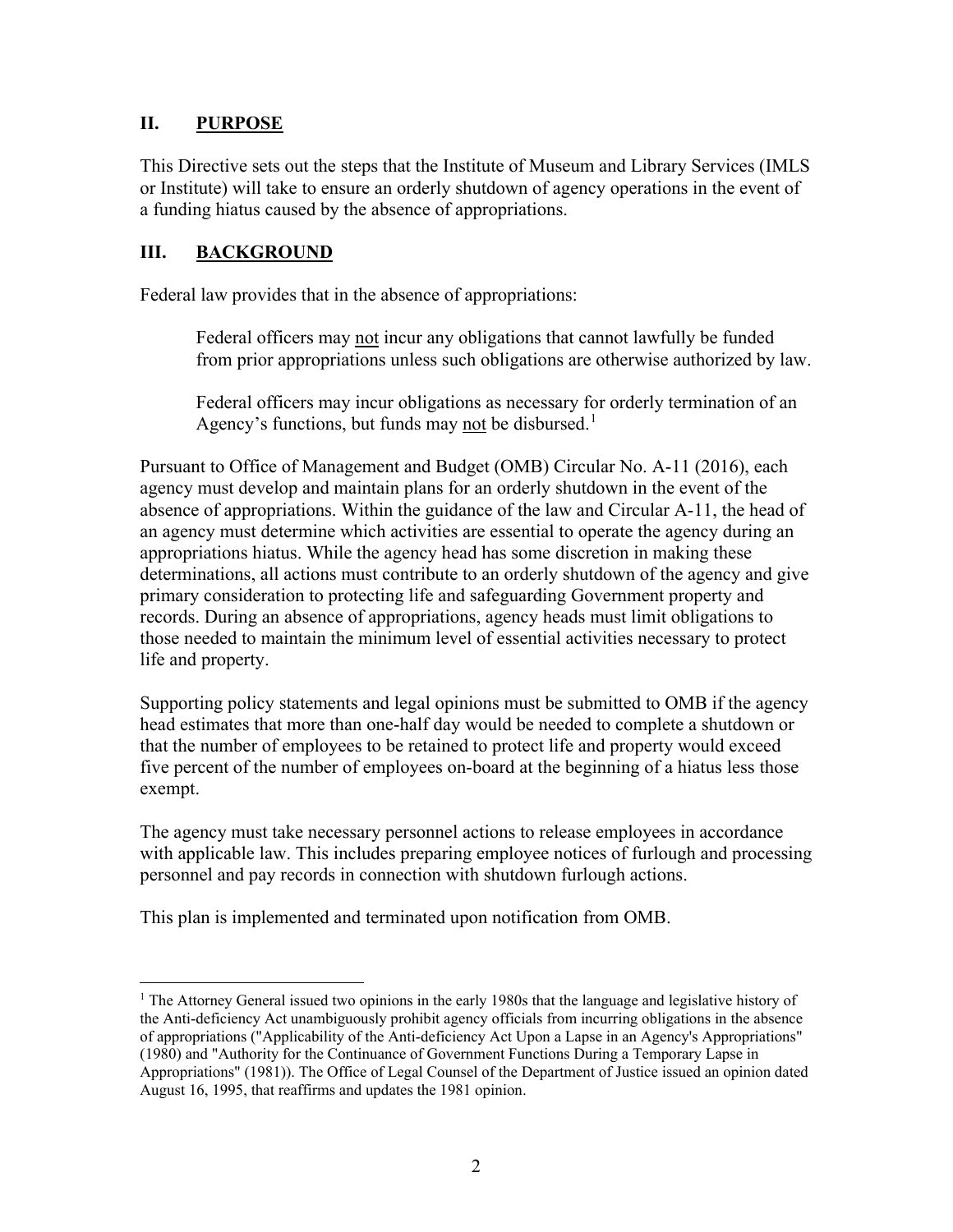### <span id="page-3-0"></span>**IV. POLICIES AND RELATED PROCEDURES**

- A. General Policy Governing Agency Shutdown. It is the policy of IMLS that, in the event of a funding hiatus, the Institute will proceed with the orderly shutdown of operations, beginning on the first workday of the hiatus, and will limit all work activity to actions necessary for such a shutdown. It is estimated that such actions will require not more than one-half workday. Since it is assumed that such a hiatus would be temporary and of short duration, no action will be taken that will impede the orderly commencement of operations once funds are available. The Director or his/her designee will notify all office heads regarding which activities and personnel are designated as excepted and therefore exempt from the furlough, as well as the duration of each exemption. The Director of IMLS, who is appointed by the President and confirmed by the Senate, is not subject to the furlough.
- B. Policies Governing Information Technology Systems. During a shutdown, the Institute's mission-critical information technology systems will be maintained so that they are available to "excepted" employees and so that data isn't lost or damaged during the shutdown. During the shutdown there will be no helpdesk support available to non-excepted employees.
- C. Policies Governing IMLS's Website/Social Media. The IMLS website, www.imls.gov, will continue to function. Support will be limited to technical problems which are remediable by excepted employee(s) or contractors from the Office of the Chief Information Officer. There will be no helpdesk or support for grantees, panelists, or the general public. A notification of the agency's closure will be prominently posted on the home page of the IMLS website, as well as the IMLS Facebook and Twitter pages, on the day the Institute is shut down.
- D. Policies and Procedures Applicable to Furloughed Employees.
	- (1) On Annual Leave. Employees on approved annual leave will be notified that as of the completion of shutdown activities, all leave is cancelled for the duration of the shutdown period. Such employees will be furloughed for the full hiatus period and, when funds are restored, either returned to duty or placed on annual leave, as appropriate. Supervisors must make every effort to reschedule the annual leave cancelled due to a shutdown for use before the end of the current leave year, especially if such leave may be subject to forfeiture at the beginning of the subsequent leave year.
	- (2) On Sick Leave. Employees who, at the time of the lapse of appropriations, are on approved sick leave will not be permitted to continue in sick leave status during the funding hiatus.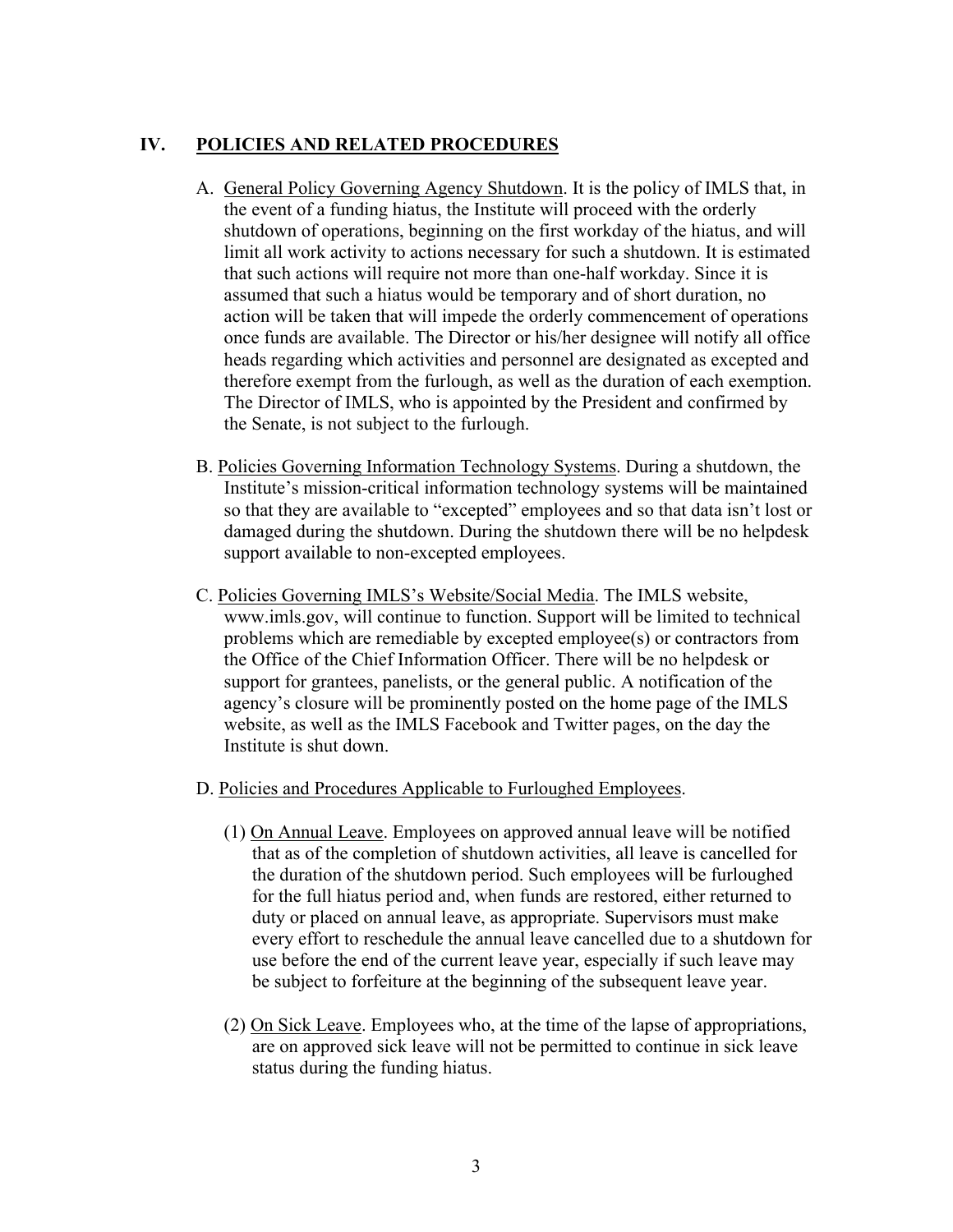- (3) On COP Leave. Employees absent on continuation of pay (COP) leave in connection with a job-related injury at the time of the lapse of appropriations will remain in a COP status until determined to be fit for duty by a competent medical authority, or until COP leave totals 45 days, if the latter is earlier. If the hiatus remains in effect when the employee is determined to be fit for duty, he/she will be placed on furlough. At the end of the maximum allowable 45 days of COP leave, if the employee remains incapacitated, he/she will be placed on leave without pay and instructed to file an application with the Department of Labor for receipt of workers' compensation payments.
- (4) Leave Use. No annual or sick leave may be granted during a funding hiatus.
- (5) On Advanced Sick or Annual Leave. No advanced sick or annual leave is authorized for use during a funding hiatus. Upon a lapse of appropriations, such leave must be cancelled and the employee furloughed.
- (6) On Travel. Employees on travel status, including those on travel in connection with training or details funded by IMLS, should be contacted by their supervisors and told that they will be furloughed as of the completion of the shutdown and may return to Washington, D.C. immediately. Such employees may choose to return home immediately, or they may decide (in consultation with their supervisor) to be furloughed at their travel sites to be immediately available for continuation of official business at the travel site when funds are restored. Such employees will be paid the appropriate per diem for travel to return to their duty station, whenever that return travel occurs. However, payment of salary and/or per diem will not be authorized for the furlough period except as provided for in the language of a subsequent appropriations law.

GSA SMARTPAY3 cardholders are not authorized to incur any additional charges (outside of charges incurred to return to Washington, D.C.) on their travel, purchase or centrally billed credit cards during the furlough period. U.S. Bank will ensure that during such periods accounts will not age delinquent or be suspended or cancelled. During this time finance charges will not be assessed; however, Statements of Account will continue to be generated.

- (7) At Local Training. Employees absent from the worksite in connection with training at local facilities must be advised that they will be placed on furlough for the duration of the funding hiatus.
- (8) On Detail. IMLS employees on details to other agencies must be notified of the exact date and time at which they are to be furloughed, i.e., at the conclusion of the shutdown, and instructed to notify the appropriate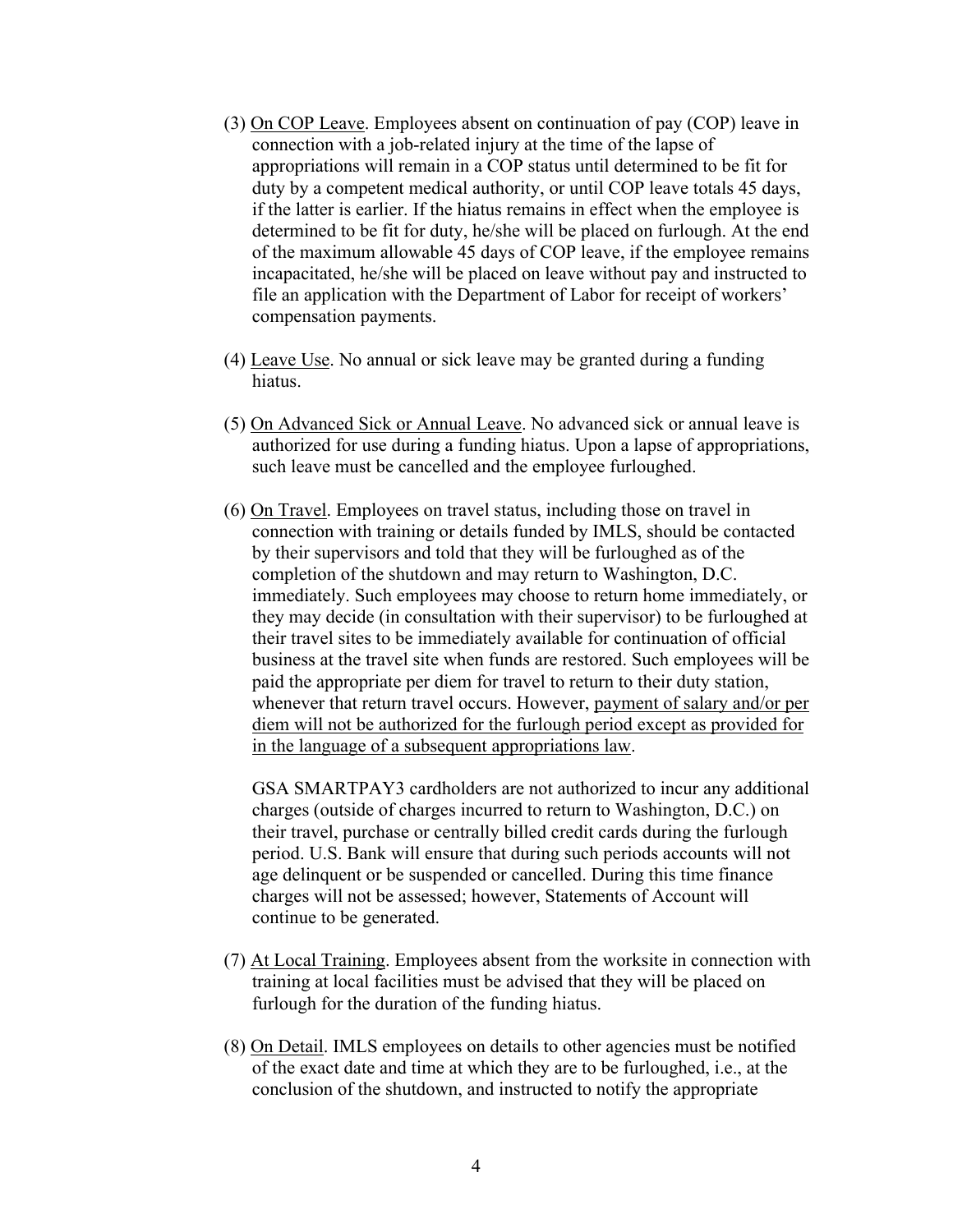officials of the agency to which they are detailed of their furlough status. Employees on details from other agencies must be notified of the absence of IMLS appropriations and instructed to notify the appropriate officials of the agency from which they are detailed of the IMLS hiatus.

(9) Telework. For purposes of this Directive, employees who telework are subject to the same policies and procedures as employees who do not telework. In the event of a government shutdown, all non-excepted employees will be furloughed, whether or not they telework.

#### <span id="page-5-0"></span>**V. SHUTTING DOWN AGENCY OPERATIONS**

The following actions will be taken to shut the agency down following a hiatus in funding:

- A. Employees will be advised by the Director or her/his designee of a possible funding hiatus as soon as such an event is deemed likely. Supervisors will be responsible for notifying absent employees and any interns under their supervision of the impending shutdown as soon as possible.
- B. All employees will be expected to report to work on the first workday of the hiatus, but will only engage in activities necessary to shut down the Institute in one half day. These activities may include: canceling meetings, panels, and other scheduled IMLS business; answering telephones and advising callers of the pending shutdown; issuing a press release advising the general public of the shutdown; securing files, confidential materials, official work papers and documents; documenting the status of projects so that work can be resumed with the least disruption possible; recalling employees from travel and advising those on leave that they will be furloughed; recording voice-mail messages informing callers of the shutdown; posting suitable "out of office" auto-replies on employee email accounts; updating their contact information in the Institute's Emergency Notification System (IMLS Phone Tree or equivalent notification system); and powering down printers, copiers and computer systems in their offices. All furloughed employees who have IMLS issued mobile devices (phones, laptops) are to power them down, retain them in their possession, and not use them until the lapse concludes.
- C. Official files are to be secured as they would be if the Institute were to be closed for a long weekend. Employees should ensure that official papers for which they are responsible are secured.
- D. Administrative processing of the payroll for the pay period will continue as necessary to ensure that employees are paid on time for all work performed prior to the shutdown. By the time of shutdown, all timesheets must be verified, validated, and certified through the final hour of the shutdown and transmitted to the National Business Center (or other authorized entity).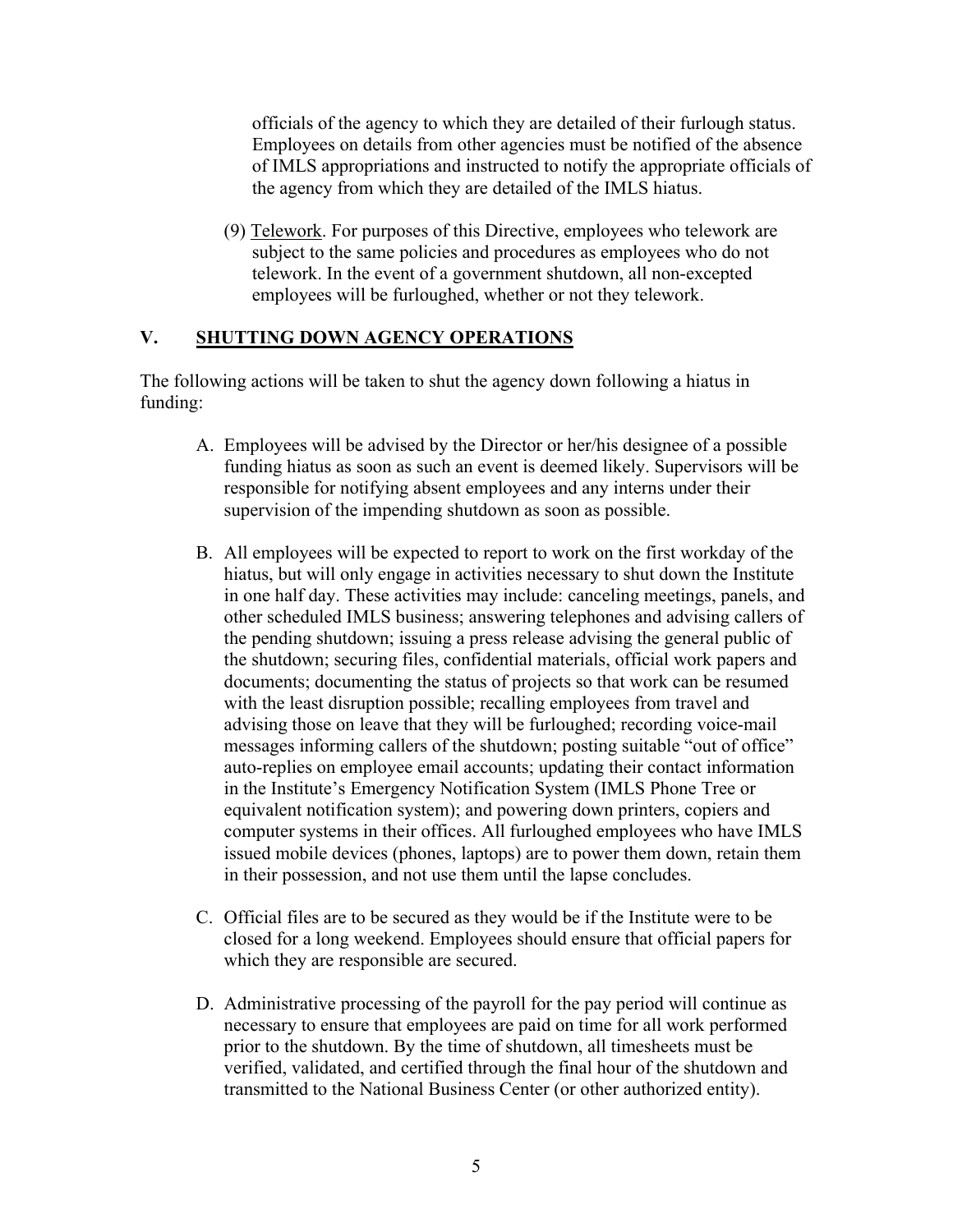Although "excepted personnel" (employees designated by the IMLS Director to work during the furlough, will not be on furlough status, they will not receive salary payments until after an appropriations bill has been signed into law. During the furlough, such excepted personnel should keep track off-line of the hours worked for later submission for payment once an appropriations bill has signed into law.

- E. On the first workday of the funding hiatus, the staff of the Office of Human Resources will deliver individual furlough letters to office heads for distribution to their employees. Every effort will be made to deliver an individual furlough letter to each employee; however, it should be noted that an employee can be furloughed without first receiving a written notice of a decision to furlough. If prior notice is not feasible, then any reasonable notice is permissible. Examples of a reasonable notice include notification by e-mail or at an all-staff meeting.
- F. Supervisors will instruct employees to limit their work activities to those functions necessary for the orderly cessation of operations. Once employees have completed their assigned shutdown tasks and received a furlough notice, they will be asked to leave the worksite. It is expected that most employees will be furloughed prior to 12:00 noon. Employees will be advised to listen to the news media for word of a recall from furlough. Any such news will also be conveyed to staff via the Emergency Notification System (IMLS Phone Tree) or equivalent notification system. Supervisors will provide the Chief Operating Officer with the personal e-mail addresses of their staff members, which may also be used to convey such information.
- G. As office shutdown functions are completed and employees furloughed, the immediate supervisor will notify the office head that all shutdown activities have been completed and all employees have been furloughed. All remaining employees, except the Director (who by law cannot be furloughed) and any employees designated as "excepted" under the pertinent guidelines, will be furloughed before the end of the day.

At present, IMLS has **seventy-one** full-time employee positions. The Director has determined that the following **five** IMLS positions are deemed excepted and therefore exempt from the furlough: (i) Chief Operating Officer, (ii) Chief Information Officer, (iii) General Counsel, (iv) Chief Financial Officer, and (v) an Information Technology Specialist. The Director may designate that the alternate of the primary-named positions will serve in place of or on a rotating basis with their respective primary-named positions.

The Chief Information Officer will safeguard IMLS's information technology system and maintain the website to provide agency information; the General Counsel will provide legal counsel and representation; the Chief Financial Officer will handle financial transactions and make payments to State Library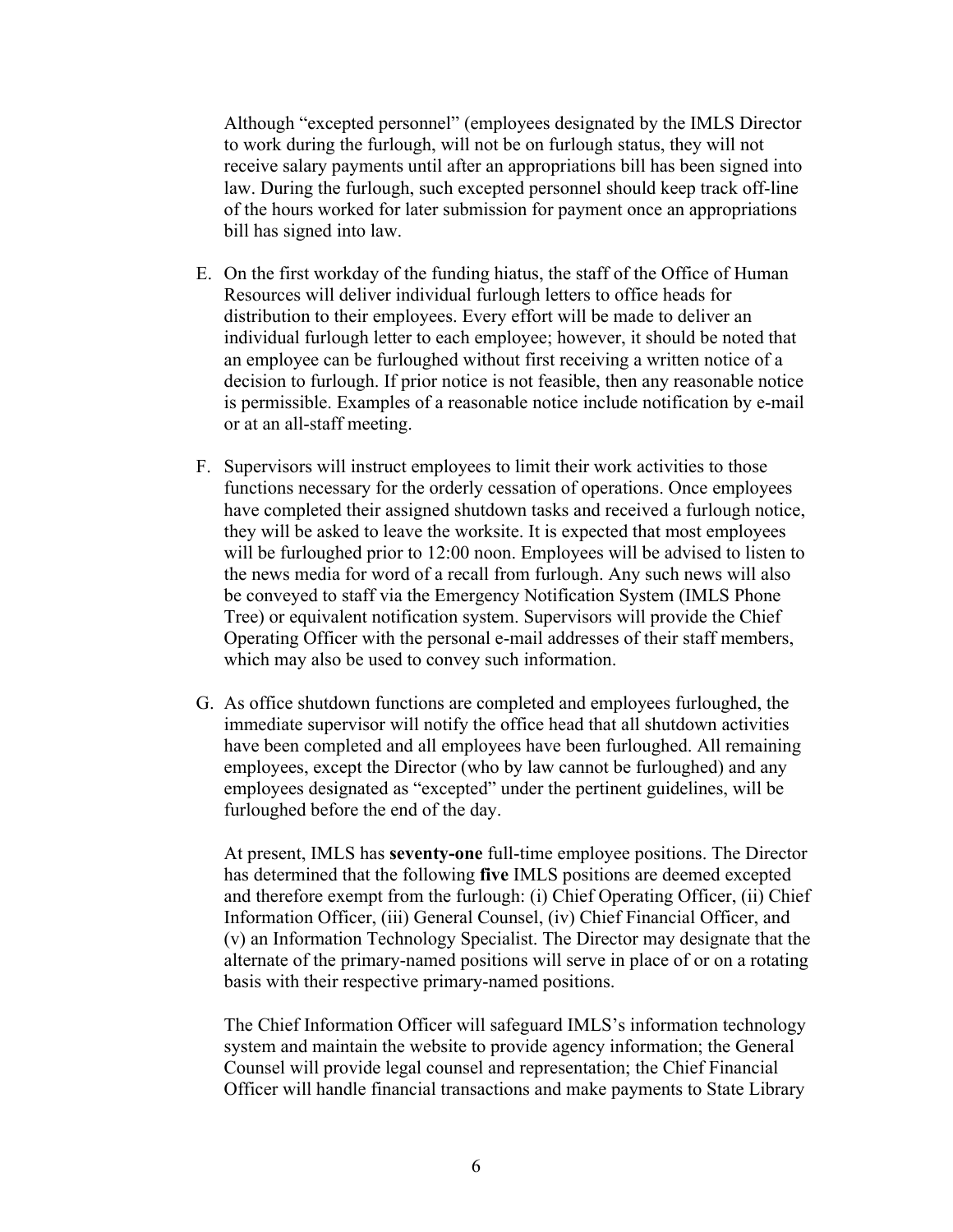Agencies only; the Chief Operating Officer will ensure effective but reduced agency operations; and the IT specialist will ensure the availability and operation of critical IT systems for excepted employees. These positions are designated excepted because they are (a) performing emergency work involving the safety of human life or the protection of property, (b) involved in the orderly suspension of agency operations, or (3) performing other essential functions. The employees holding these positions must be available during the furlough to perform essential activities. These exempted employees will not receive pay for services rendered during the furlough until and unless appropriated funds are subsequently made available by law.

If a lapse in appropriation extends beyond several days, during payroll processing, and/or if other human resource circumstances arise during the shutdown period, the IMLS Director may recall the Director of Human Resources to work on excepted activities on a limited basis through the remainder of the shutdown. This would include handling inquiries concerning unemployment compensation, payroll processing, and other human resource matters.

H. On the day the Institute is shut down, responses to telephone and email inquiries to the Institute will be limited to explaining the funding hiatus. The following notice, or its equivalent, is to be used for such communications as well as for "out of the office" features for voice mail and email:

*The Institute of Museum and Library Services (IMLS) is closed due to a partial shutdown of the United States Government. As a result, IMLS is not engaged in grant-making or other agency activities. During this time, we will not be able to review or respond to any form of communication. No payments for discretionary grant programs will be made by IMLS until the agency is reopened. Any additional information will be posted on our agency website.*

I. Grant Programs. IMLS administers a number of discretionary grant programs and provides formula funding that supports State Library Administrative Agencies. During a funding hiatus, IMLS will not accept any applications for funding and not process requests for payment for its discretionary grant programs. Should a funding hiatus extend beyond a week, an excepted IMLS employee may process payments to a State Library Administrative Agency from previously obligated awards on a limited and case-by-case basis.

Panel Meetings. Panel meetings previously scheduled for the first day of the hiatus may be held as scheduled, at the discretion of the respective Deputy Director or equivalent. Any staff members who are required to work in support of such panel meetings will be granted "excepted" status for that day. All panels scheduled for after the first day of the funding hiatus are to be canceled. In addition, no panel reviewer payments may be processed during the furlough.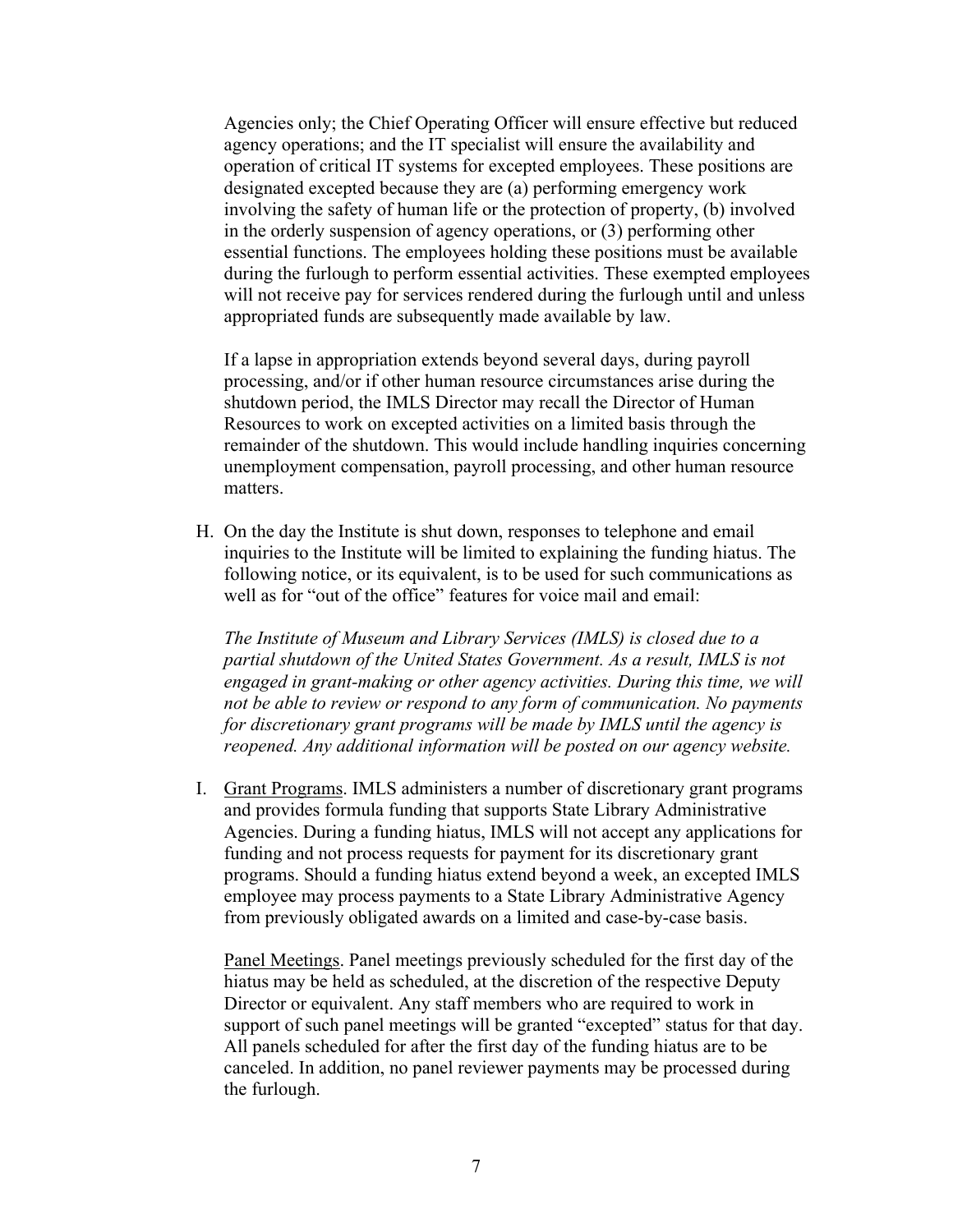Field Reviewers. Field reviewer services for which a contract was in place prior to the day before the shutdown may continue. However, IMLS staff may provide no direction to the field reviewers during the furlough. In addition, no field reviewer payments may be processed during the furlough.

- J. Cooperative Agreements. The Program Offices, in consultation with the Grants Office, are responsible for informing cooperators of the hiatus and instructing them whether to continue or cease activities consistent with the terms of each agreement and the applicable law.
- K. All payments (excluding those to State Library Agencies) scheduled to be paid during the furlough periods that were authorized under prior obligations, e.g., discretionary grants, travel and per diem, and contract payments, will be delayed until the furlough period is ended.
- L. The IMLS Contracts Office is responsible for notifying IMLS contractors of the anticipated hiatus and any other relevant information, including whether the respective contractor should continue or stop part or all work, in accordance with applicable law and the terms of the contract.
- M. As noted previously, it is expected that the agency shutdown will be completed by noon of the first workday of the hiatus. Office heads will take such actions necessary to ensure orderly accomplishment of this goal. Offices that will require additional time to accomplish the shutdown will notify the Director as soon as the need for such additional time becomes apparent.
- N. It is the employee's responsibility to stay informed as to the status of agency funding during the hiatus. Employees are expected to report to work as scheduled on the first workday after the enactment of an appropriation or continuing resolution that makes funds available to the agency. Notification will be made through the Emergency Notification System (IMLS Phone Tree) or equivalent notification system.
- O. When the funding hiatus ends and employees are recalled from furlough, the Office of Human Resources will document all furlough periods with a "Notification of Personnel Action" (Standard Form 50) or other applicable form.

## <span id="page-8-0"></span>**VI. STATUS OF EMPLOYEE BENEFITS**

A. Unemployment Compensation Benefits. It is possible that employees may be eligible for unemployment compensation, especially if they are on consecutive furlough days. State unemployment compensation requirements differ. Agencies or employees should submit their questions to the appropriate State (or District of Columbia) office.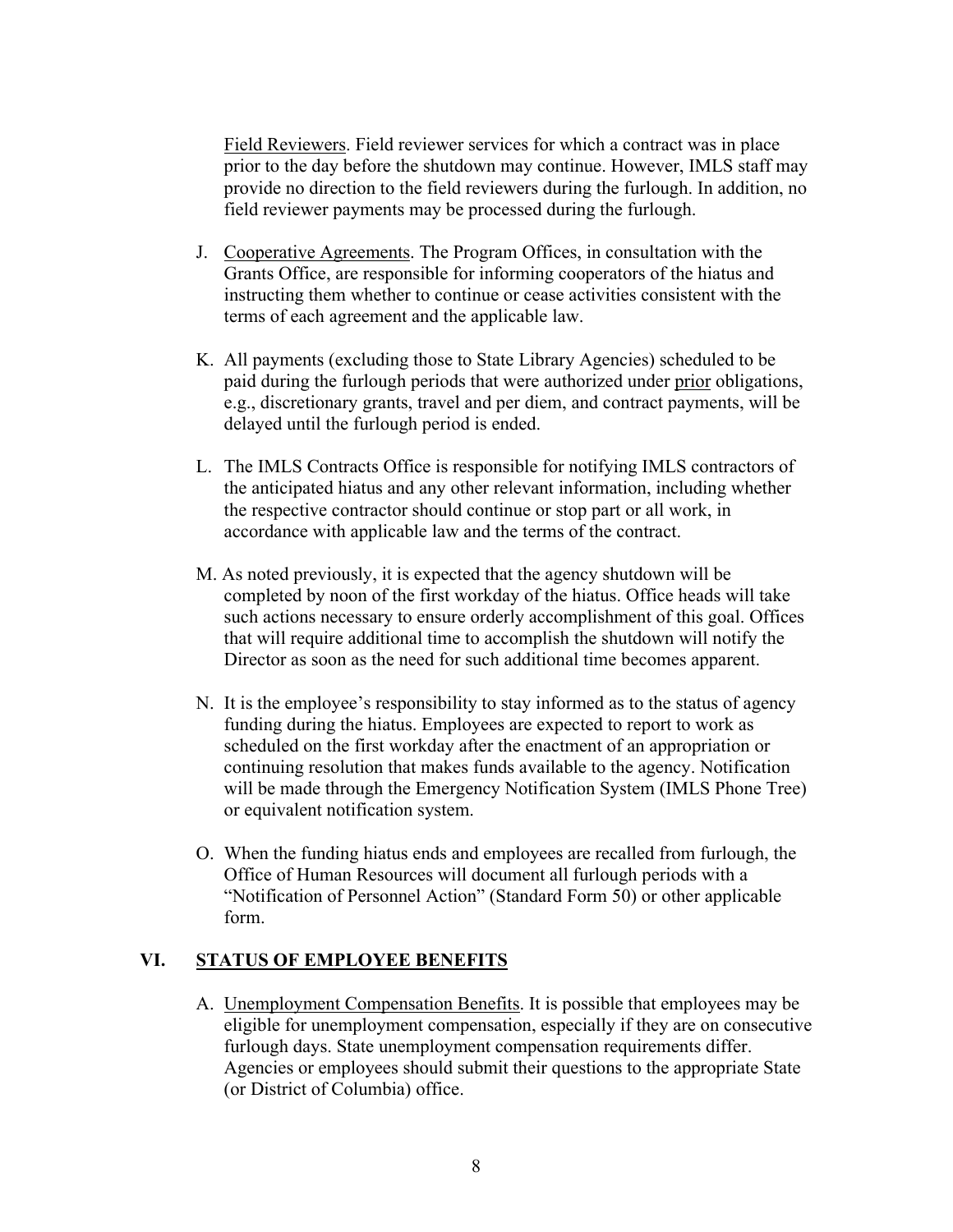B. Health Benefits Costs. For health benefits, the government contribution continues while employees are in a non-pay status. Each employee's share will be withheld from his or her pay upon returning to duty.

(Federal regulations require all employees enrolled for coverage under the Federal Employees Health Benefits Program (FEHB) to pay the employee's share of the premium cost for the elected coverage for each pay period during which enrolled, whether in a pay or non-pay status.) An employee in a nonpay status due to a lapse of appropriations will not have the opportunity to terminate or cancel health benefits coverage during this period.

#### C. Retirement and Life Insurance

For most employees these two benefits remain unaffected by the furlough. However, employees for whom the furlough period, when added to previously accumulated leave without pay (LWOP), will cause the total non-pay time to exceed six months in the current calendar year or twelve consecutive months, should contact the Office Human Resources for additional information.

D. Additional Information

The Office of Personnel Management website contains additional information concerning the status of benefits during a lapse of appropriations. See, e.g., [http://www.opm.gov/policy-data-oversight/pay-leave/furlough](http://www.opm.gov/policy-data-oversight/pay-leave/furlough-guidance/#url=Shutdown-Furlough)[guidance/#url=Shutdown-Furlough](http://www.opm.gov/policy-data-oversight/pay-leave/furlough-guidance/#url=Shutdown-Furlough)

| <b>EXEMPT AND EXCEPTED POSITIONS</b>      |                                            |  |  |
|-------------------------------------------|--------------------------------------------|--|--|
| Director of IMLS, Exempt                  | Presidentially appointed, Senate Confirmed |  |  |
| Chief Operating Officer, Excepted         | Necessary to Protect Life and Property     |  |  |
| Chief Financial Officer, Excepted         | Necessary to Protect Life and Property     |  |  |
| Chief Information Officer, Excepted       | Necessary to Protect Life and Property     |  |  |
| General Counsel, Excepted                 | Necessary to Protect Life and Property     |  |  |
| IT Specialist, Excepted                   | Necessary to Protect Life and Property     |  |  |
| Director of Human Resources, as necessary | Necessary to Protect Life and Property     |  |  |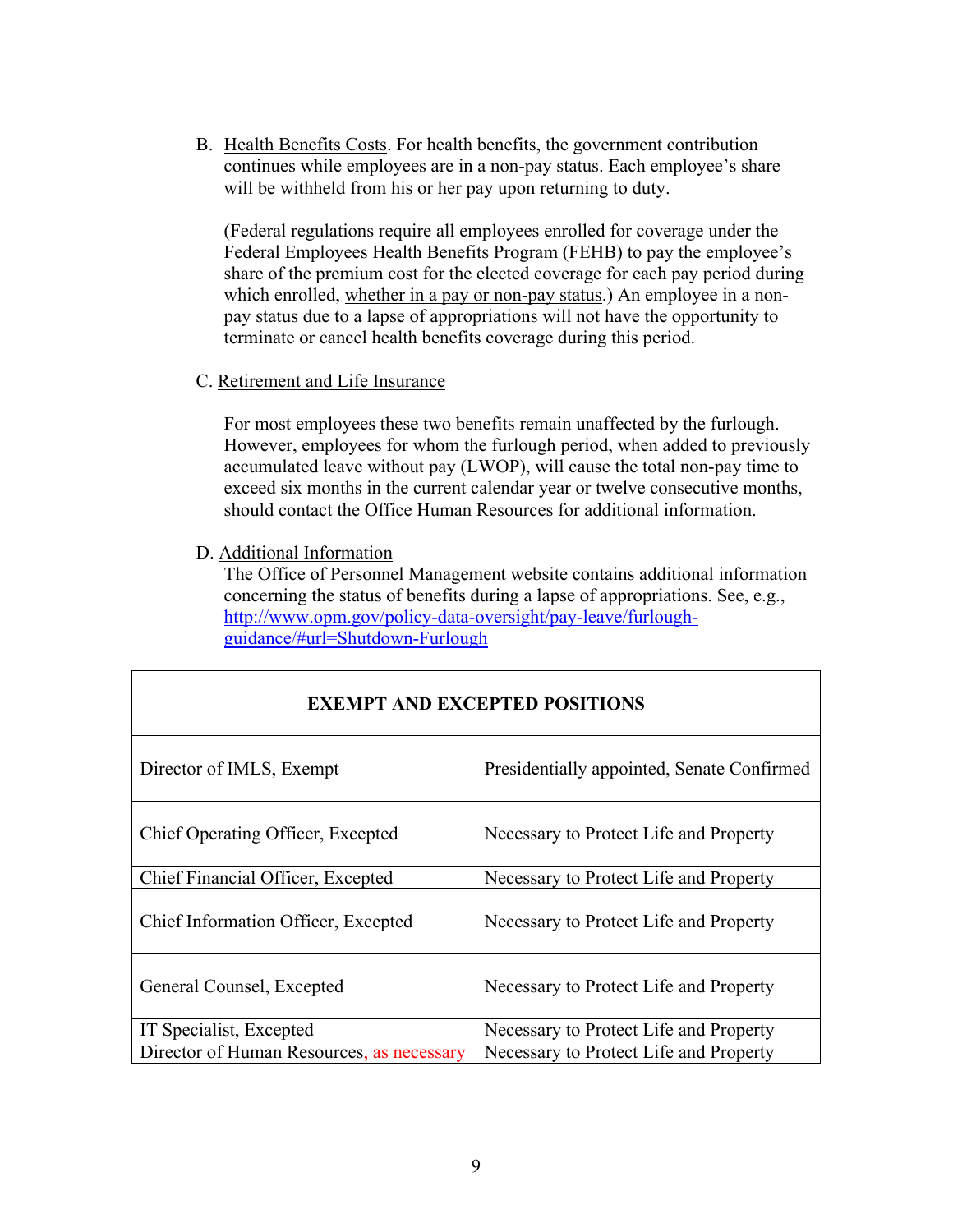### <span id="page-10-0"></span>**APPENDIX A—IMLS Notices to Employees Regarding Furlough**

### **NOTICE OF FURLOUGH DUE TO ABSENCE OF APPROPRIATIONS:**

[IMLS Letterhead]

TO: IMLS EMPLOYEES

FROM: IMLS DIRECTOR OF HUMAN RESOURCES

DATE: XXXXXXXXXX

### **RE: NOTICE OF FURLOUGH DUE TO LAPSE OF APPROPRIATIONS**

The purpose of this memorandum is to notify you that the Institute of Museum and Library Services (IMLS) is placing you in a furlough status effective upon (insert date). Because of the absence of either an FY XXXX appropriation, or a continuing resolution, no further financial obligations may be incurred by IMLS, except for those related to the orderly suspension of the Institute's operations or performance of excepted activities as defined in the Office of Management and Budget (OMB) Memorandum for Heads of Executive Departments and Agencies dated November 17, 1981, or under other applicable law.

You should monitor public broadcasts and the Internet and when a continuing resolution or an FY 20XX appropriation for IMLS has been signed into law, you will be expected to return to work on your next regular duty day.

This action is being taken because of a sudden emergency requiring curtailment of the Institute's activities; therefore, no advance notification is possible. The customary 30-day advance notice period and opportunity to answer are suspended under the provisions of 5 CFR 752.404 (d) $(2)$  and under 5 CFR 359.806 $(a)$  for SES career appointees, or such other applicable provisions.

If employees are being retained in your competitive level, they are required for orderly suspension of agency operations or they are performing one of the excepted activities defined in the OMB memorandum.

During the furlough period, you will be in a non-pay, non-duty status and you may not work at your workplace or other alternative worksite unless and until recalled. You will not be permitted to serve as an unpaid volunteer, and must remain away from your work place unless and until recalled. Any paid leave (annual, sick, court, etc.) approved for use during the furlough period is cancelled.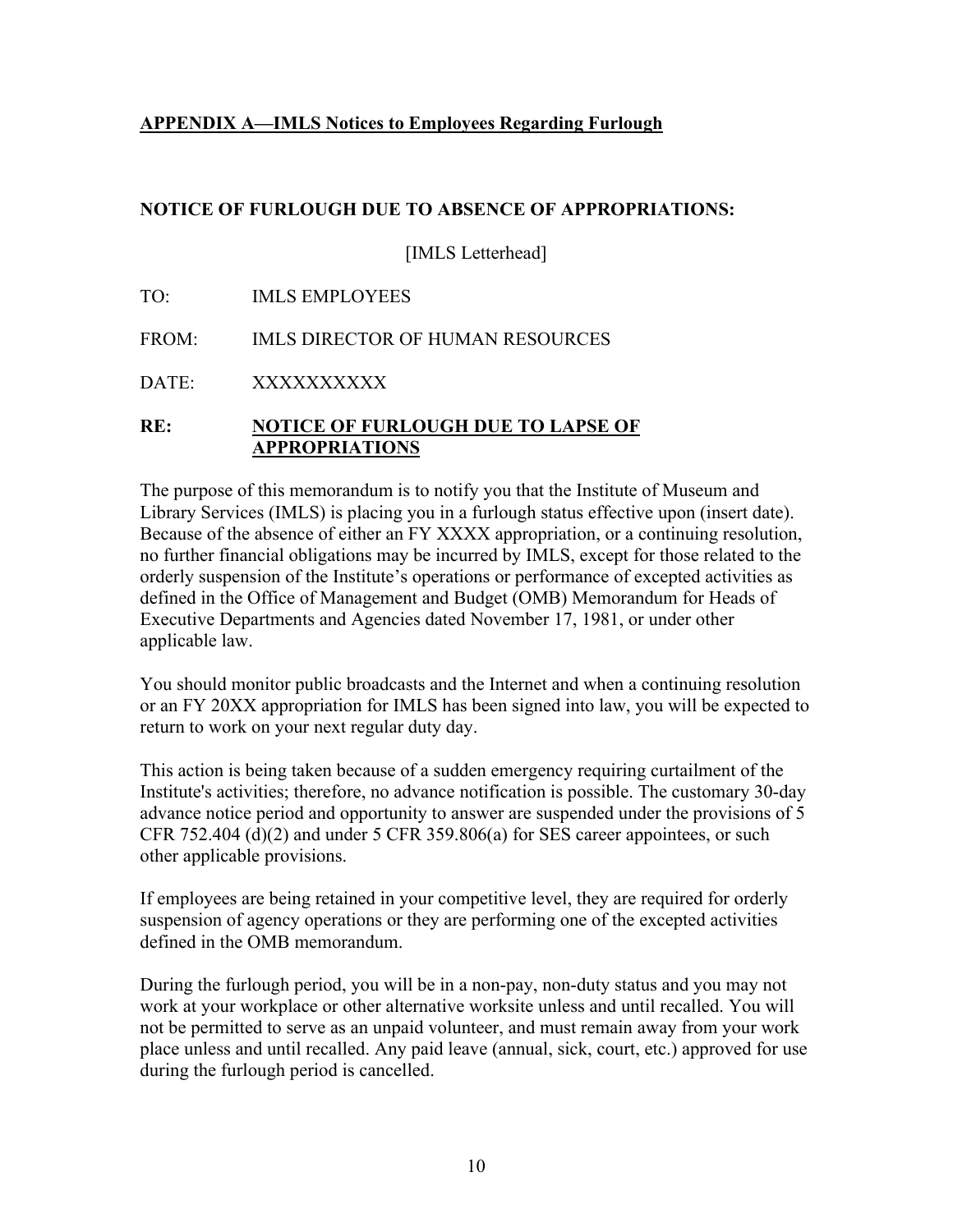Employees who have completed a probationary or trial period or one year of current continuous employment in the competitive service under other than a temporary appointment may appeal this action to the Merit Systems Protection Board (MSPB). Employees in the excepted service who have veterans' preference may appeal to the MSPB if they have completed one year of current continuous service in the same or similar positions as the one they now hold. Employees in the excepted service who do not have veterans preference and who are not serving a probationary or trial period under an initial appointment pending conversion to the competitive service may appeal to the MSPB if they have completed two years of current continuous service in the same or similar positions in an Executive agency under other than a temporary appointment limited to two years or less.

Career SES appointees (except reemployed annuitants) who believe the requirements of 5 CFR part 359, subpart H, or the agency's procedures have not been correctly applied may also appeal to MSPB. Career SES appointees may inspect the regulations and records pertinent to this action upon request to (insert contact name and phone number).

If you have the right of appeal to MSPB and wish to appeal this action to the MSPB, you must file the appeal within 30 calendar days after the effective date of your furlough. If you wish to file an appeal, you may obtain information about the appeals process and a copy of the appeals form from the MSPB website at

[http://www.mspb.gov/appeals/appeals.htm.](http://www.mspb.gov/appeals/appeals.htm) MSPB requires an appeal to be filed with the MSPB regional or field office serving the area where your duty station was located when the action was taken. Based on your duty station, the appropriate field office is the Washington, DC Regional Office. MSPB also offers the option of electronic filing at [https://e-appeals.mspb.gov/.](https://e-appeals.mspb.gov/) Employees have a right to representation in this matter and may be represented by an attorney or other person of their choosing. You may request assistance from (insert contact name) to review the regulations and filing instructions.

If you do not have the right of appeal to MSPB, you may grieve this action in accordance with the IMLS Dispute Resolution Directive. To obtain information on filing a grievance under this Directive, please contact (insert contact name, phone number, and email address).

If you believe that this furlough was effected in a discriminatory manner you have the right to file a complaint with the Equal Employment Opportunity Office. To initiate a complaint, you must contact IMLS's EEO POC within 45 days from the effective date of this action. You may not file both an EEO complaint and an MSPB appeal of the furlough action, and whichever is filed first shall be considered an election to proceed in that forum.

If you believe this action has been taken because of a prohibited personnel practice other than discrimination on the basis of your race, color, religion, sex, national origin, age, disability, marital status, or political affiliation, you may seek corrective action with the Office of Special Counsel (OSC). Your decision to seek corrective action from OSC is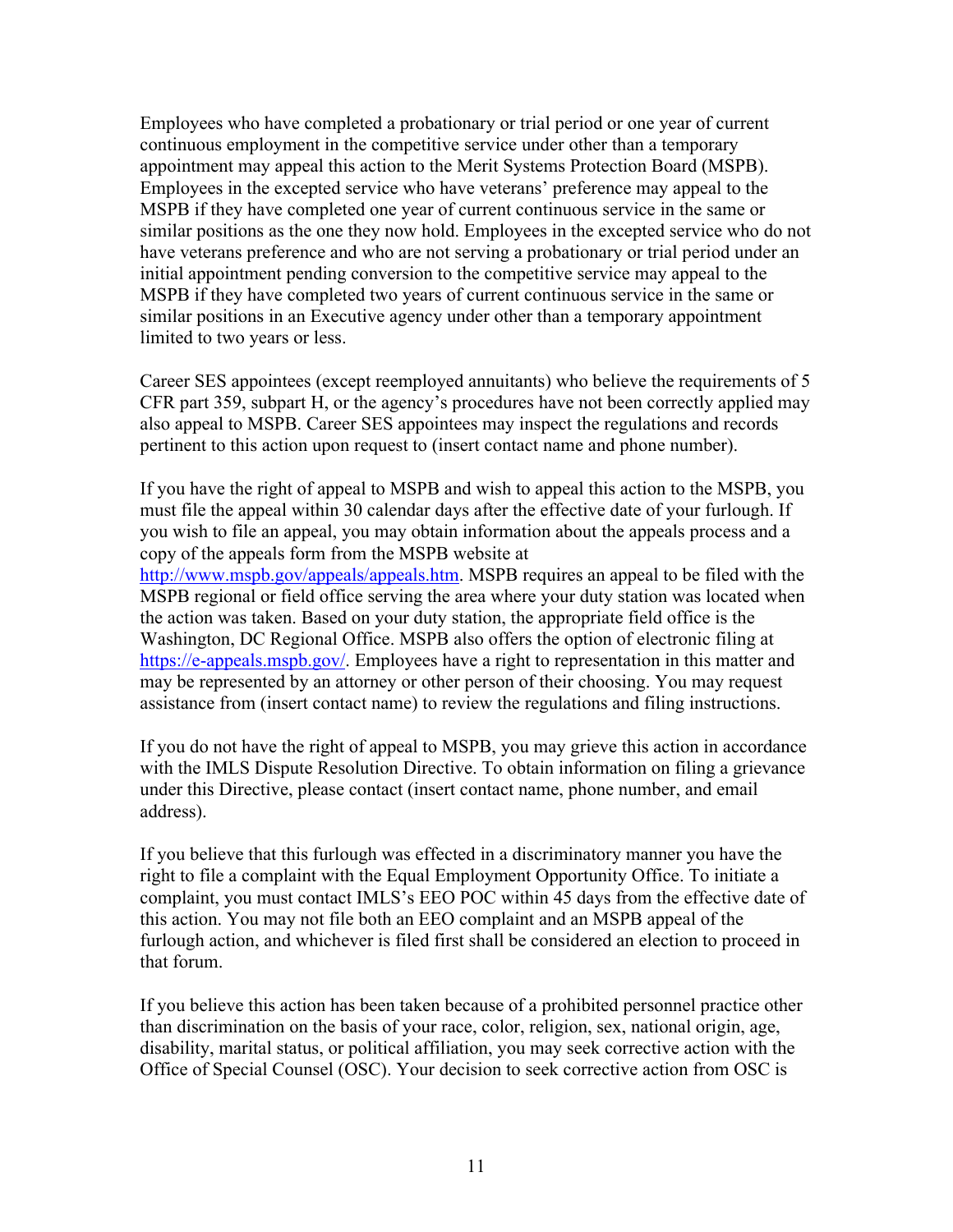exclusive and irrevocable. See<http://www.osc.gov/ppp.htm> for more information about seeking corrective action.

Attached is the SF-8, *Notice to Federal Employee About Unemployment Insurance*. Additional information about unemployment insurance is available at [http://www.servicelocator.org/owslinks.asp.](http://www.servicelocator.org/owslinks.asp)

We recognize the difficult financial implications of any furlough, no matter how limited its length. We will make every effort to keep you informed as additional information regarding the agency funding level becomes available. If you have questions, please contact (insert contact name, phone number, and email address).

 $\overline{\phantom{a}}$  , and the contract of the contract of the contract of the contract of the contract of the contract of the contract of the contract of the contract of the contract of the contract of the contract of the contrac

Deciding Official Date

I acknowledge receipt of this decision.

Employee's Signature Date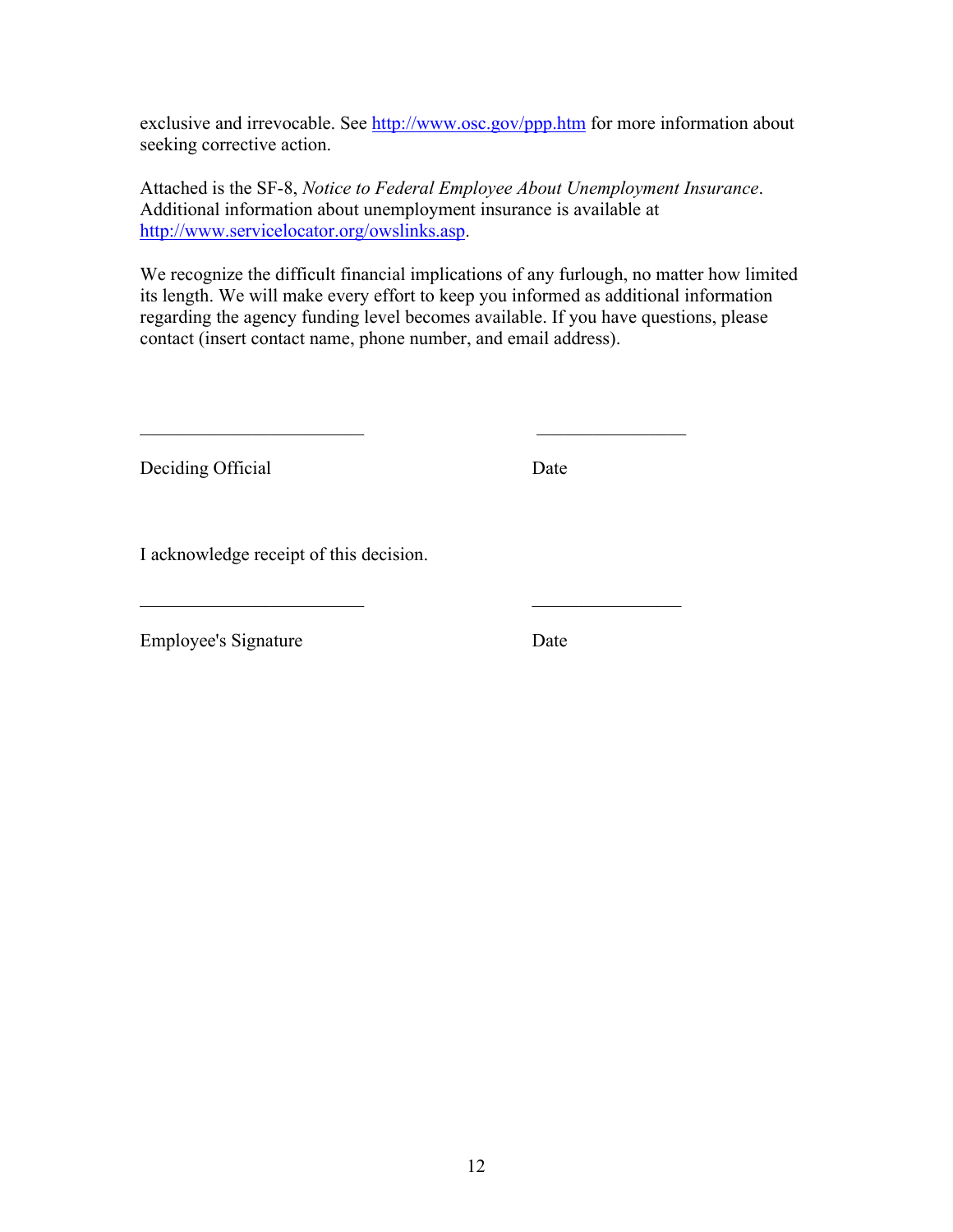### **NOTICE TO RECALL AN EMPLOYEE FOR EXCEPTED ACTIVITIES:**

[IMLS Letterhead]

- TO: XXXXXXXXXXXX
- FROM: XXXXX XXXXXXX
- DATE: XXXXXXXX

RE: PERFORMANCE OF EXCEPTED ACTIVITIES

This memorandum updates the Notice of Furlough Due to Lapse in Appropriations provided to you on XXXXXXXXX. As the lapse in appropriations has extended beyond one week, certain circumstances have arisen at IMLS that necessitate your recall to work on a limited basis. Please be advised that your furlough will remain in effect, except to the extent that you are performing excepted activities. These would include, for example, XXXXXXXXXXXXXXXXXXXXX.